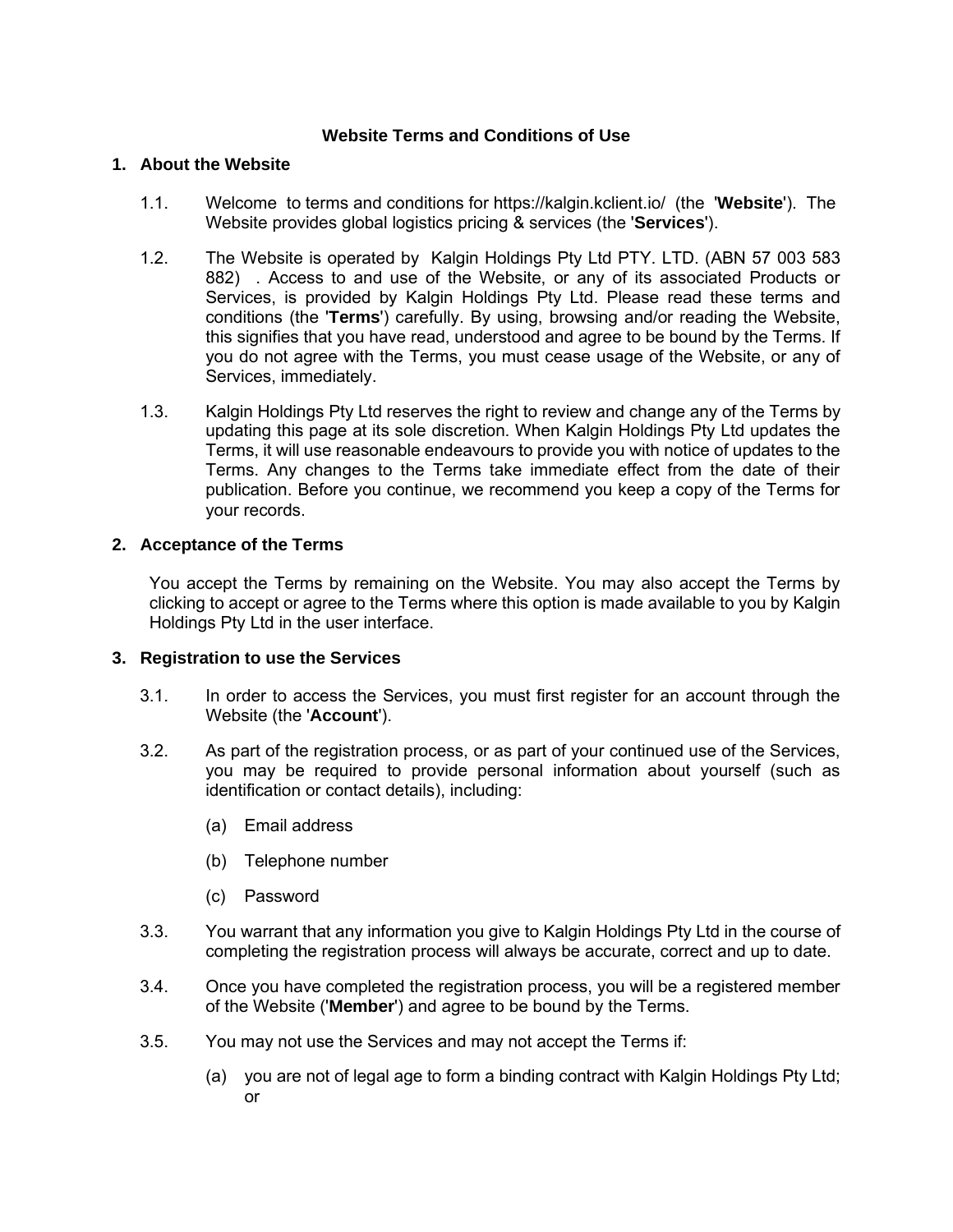(b) you are a person barred from receiving the Services under the laws of Australia or other countries including the country in which you are resident or from which you use the Services.

### **4. Your obligations as a Member**

- 4.1. As a Member, you agree to comply with the following:
	- (a) you will use the Services only for purposes that are permitted by:
		- i. the Terms; and
		- ii. any applicable law, regulation or generally accepted practices or guidelines in the relevant jurisdictions;
	- (b) you have the sole responsibility for protecting the confidentiality of your password and/or email address. Use of your password by any other person may result in the immediate cancellation of the Services;
	- (c) any use of your registration information by any other person, or third parties, is strictly prohibited. You agree to immediately notify Kalgin Holdings Pty Ltd of any unauthorised use of your password or email address or any breach of security of which you have become aware;
	- (d) access and use of the Website is limited, non-transferable and allows for the sole use of the Website by you for the purposes of Kalgin Holdings Pty Ltd providing the Services;
	- (e) you will not use the Services or the Website in connection with any commercial endeavours except those that are specifically endorsed or approved by the management of Kalgin Holdings Pty Ltd;
	- (f) you will not use the Services or Website for any illegal and/or unauthorised use which includes collecting email addresses of Members by electronic or other means for the purpose of sending unsolicited email or unauthorised framing of or linking to the Website;
	- (g) you agree that commercial advertisements, affiliate links, and other forms of solicitation may be removed from the Website without notice and may result in termination of the Services. Appropriate legal action will be taken by Kalgin Holdings Pty Ltd for any illegal or unauthorised use of the Website; and
	- (h) you acknowledge and agree that any automated use of the Website or its Services is prohibited.

# **5. Payment**

- 5.1. Where the option is given to you, you may make payment for the Services (the ' **Services Fee**') by way of:
	- (a) Electronic funds transfer(' **EFT**') into our nominated bank account
	- (b) Credit Card Payment ('**Credit Card**')
- 5.2. All payments made in the course of your use of the Services are made using ....... In using the Website, the Services or when making any payment in relation to your use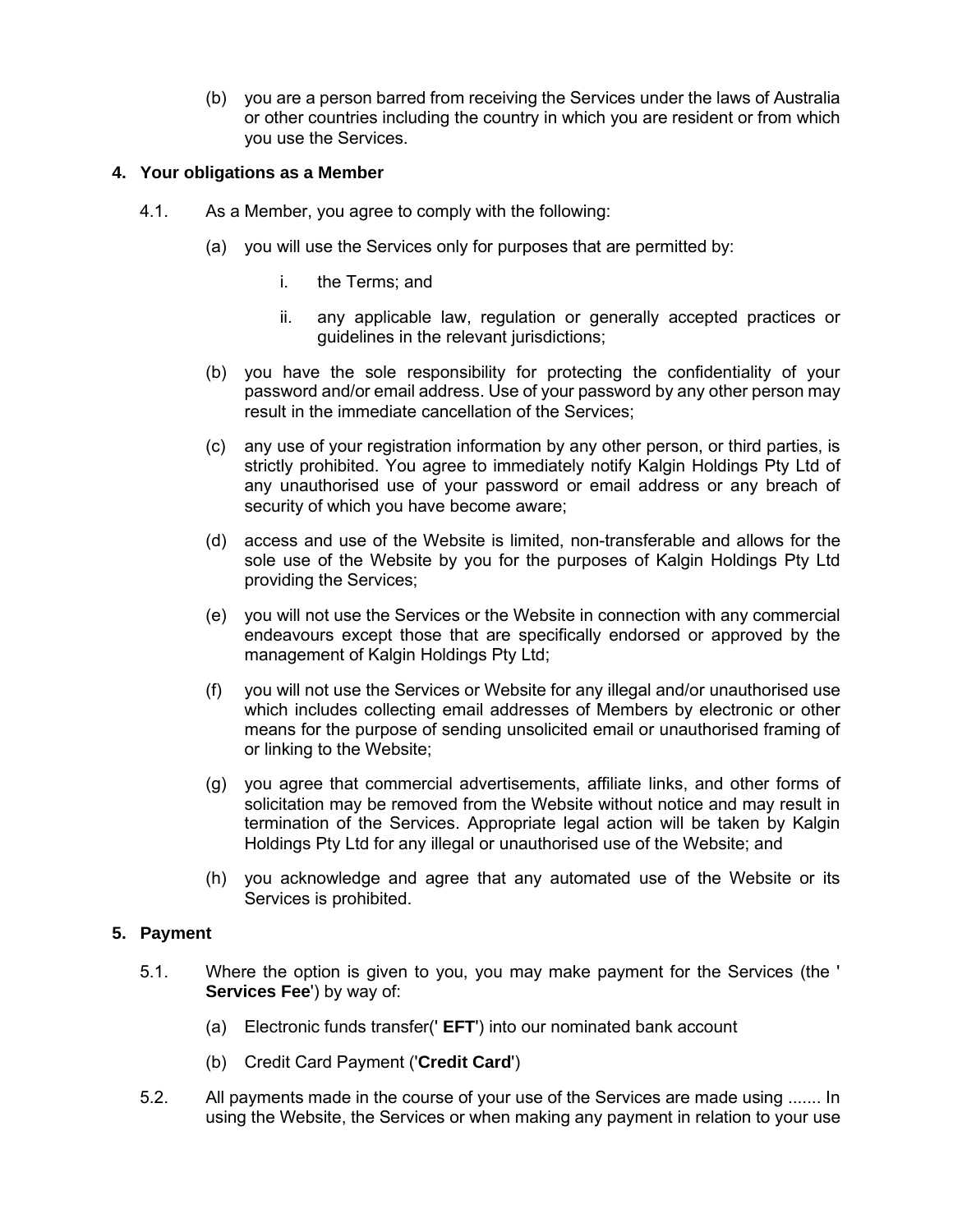of the Services, you warrant that you have read, understood and agree to be bound by the ...... terms and conditions which are available on their website.

- 5.3. You acknowledge and agree that where a request for the payment of the Services Fee is returned or denied, for whatever reason, by your financial institution or is unpaid by you for any other reason, then you are liable for any costs, including banking fees and charges, associated with the Services Fee.
- 5.4. You agree and acknowledge that Kalgin Holdings Pty Ltd can vary the Services Fee at any time .

## **6. Refund Policy**

Kalgin Holdings Pty Ltd will only provide you with a refund of the Services Fee in the event they are unable to continue to provide the Services or if the manager of Kalgin Holdings Pty Ltd makes a decision, at its absolute discretion, that it is reasonable to do so under the circumstances (the '**Refund**').

## **7. Copyright and Intellectual Property**

- 7.1. The Website, the Services and all of the related products of Kalgin Holdings Pty Ltd are subject to copyright. The material on the Website is protected by copyright under the laws of Australia and through international treaties. Unless otherwise indicated, all rights (including copyright) in the Services and compilation of the Website (including but not limited to text, graphics, logos, button icons, video images, audio clips, Website, code, scripts, design elements and interactive features) or the Services are owned or controlled for these purposes, and are reserved by Kalgin Holdings Pty Ltd or its contributors.
- 7.2. All trademarks, service marks and trade names are owned, registered and/or licensed by Kalgin Holdings Pty Ltd, who grants to you a worldwide, non-exclusive, royalty-free, revocable license whilst you are a Member to:
	- (a) use the Website pursuant to the Terms;
	- (b) copy and store the Website and the material contained in the Website in your device's cache memory; and
	- (c) print pages from the Website for your own personal and non-commercial use.
- 7.3. Kalgin Holdings Pty Ltd does not grant you any other rights whatsoever in relation to the Website or the Services. All other rights are expressly reserved by Kalgin Holdings Pty Ltd.
- 7.4. Kalgin Holdings Pty Ltd retains all rights, title and interest in and to the Website and all related Services. Nothing you do on or in relation to the Website will transfer any:
	- (a) business name, trading name, domain name, trade mark, industrial design, patent, registered design or copyright, or
	- (b) a right to use or exploit a business name, trading name, domain name, trade mark or industrial design, or
	- (c) a thing, system or process that is the subject of a patent, registered design or copyright (or an adaptation or modification of such a thing, system or process),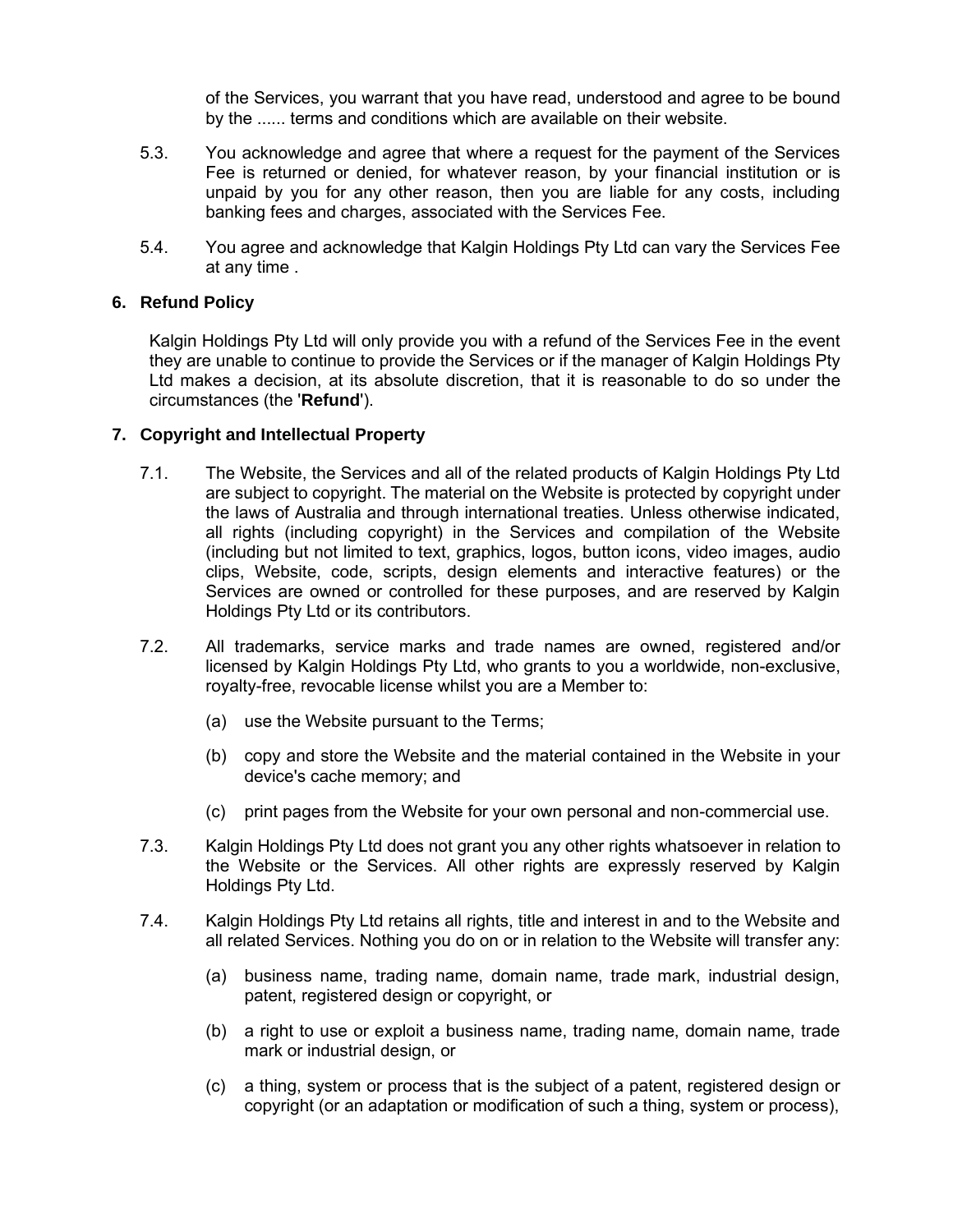to you.

7.5. You may not, without the prior written permission of Kalgin Holdings Pty Ltd and the permission of any other relevant rights owners: broadcast, republish, up-load to a third party, transmit, post, distribute, show or play in public, adapt or change in any way the Services or third party Services for any purpose, unless otherwise provided by these Terms. This prohibition does not extend to materials on the Website, which are freely available for re-use or are in the public domain.

## **8. Privacy**

8.1. Kalgin Holdings Pty Ltd takes your privacy seriously and any information provided through your use of the Website and/or Services are subject to Kalgin Holdings Pty Ltd's Privacy Policy, which is available on the Website.

## **9. General Disclaimer**

- 9.1. Nothing in the Terms limits or excludes any guarantees, warranties, representations or conditions implied or imposed by law, including the Australian Consumer Law (or any liability under them) which by law may not be limited or excluded.
- 9.2. Subject to this clause, and to the extent permitted by law:
	- (a) all terms, guarantees, warranties, representations or conditions which are not expressly stated in the Terms are excluded; and
	- (b) Kalgin Holdings Pty Ltd will not be liable for any special, indirect or consequential loss or damage (unless such loss or damage is reasonably foreseeable resulting from our failure to meet an applicable Consumer Guarantee), loss of profit or opportunity, or damage to goodwill arising out of or in connection with the Services or these Terms (including as a result of not being able to use the Services or the late supply of the Services), whether at common law, under contract, tort (including negligence), in equity, pursuant to statute or otherwise.
- 9.3. Use of the Website and the Services is at your own risk. Everything on the Website and the Services is provided to you "as is" and "as available" without warranty or condition of any kind. None of the affiliates, directors, officers, employees, agents, contributors and licensors of Kalgin Holdings Pty Ltd make any express or implied representation or warranty about the Services or any products or Services (including the products or Services of Kalgin Holdings Pty Ltd) referred to on the Website. includes (but is not restricted to) loss or damage you might suffer as a result of any of the following:
	- (a) failure of performance, error, omission, interruption, deletion, defect, failure to correct defects, delay in operation or transmission, computer virus or other harmful component, loss of data, communication line failure, unlawful third party conduct, or theft, destruction, alteration or unauthorised access to records;
	- (b) the accuracy, suitability or currency of any information on the Website, the Services, or any of its Services related products (including third party material and advertisements on the Website);
	- (c) costs incurred as a result of you using the Website, the Services or any of the products of Kalgin Holdings Pty Ltd; and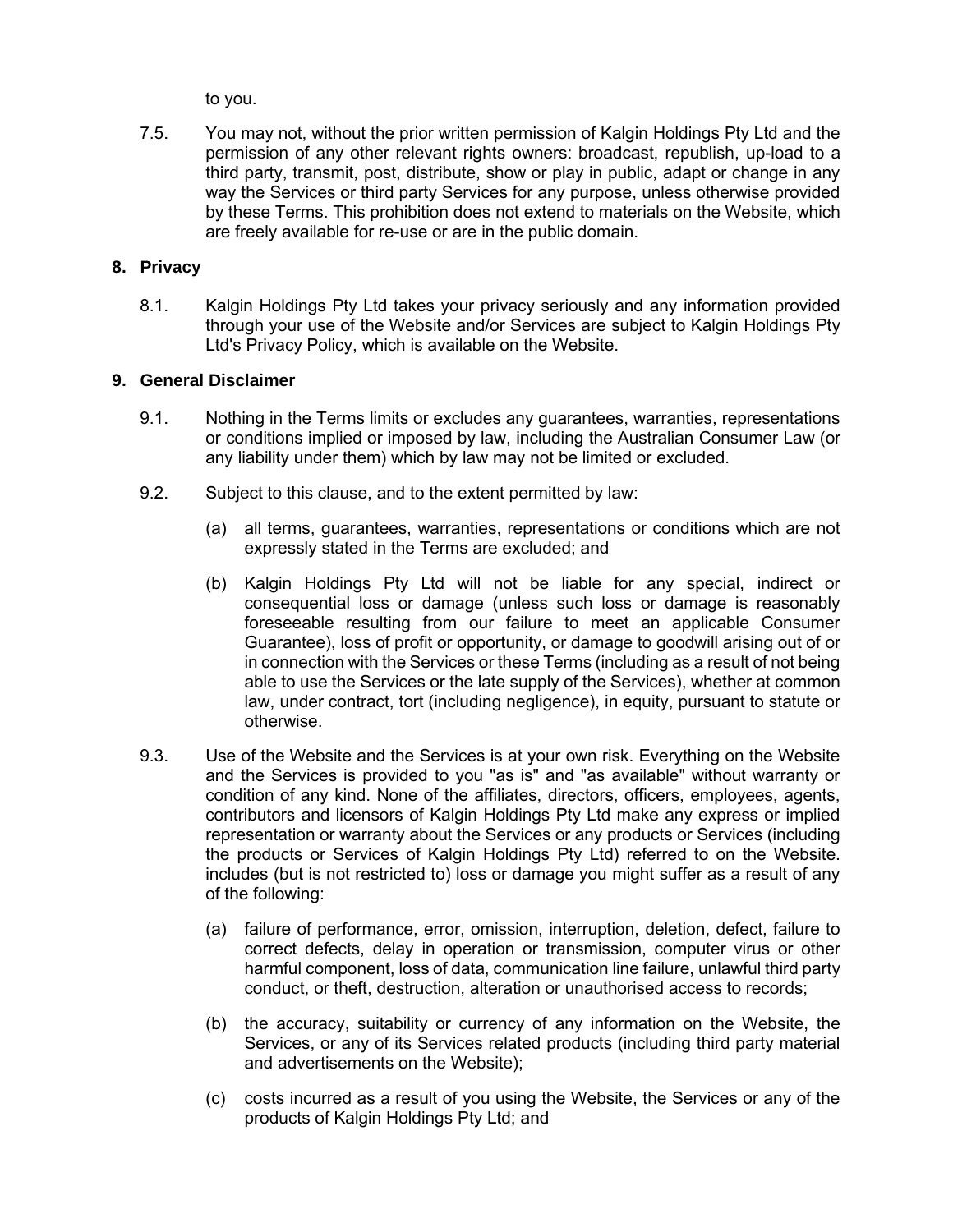(d) the Services or operation in respect to links which are provided for your convenience.

## **10. Limitation of liability**

- 10.1. Kalgin Holdings Pty Ltd's total liability arising out of or in connection with the Services or these Terms, however arising, including under contract, tort (including negligence), in equity, under statute or otherwise, will not exceed the resupply of the Services to you.
- 10.2. You expressly understand and agree that Kalgin Holdings Pty Ltd, its affiliates, employees, agents, contributors and licensors shall not be liable to you for any direct, indirect, incidental, special consequential or exemplary damages which may be incurred by you, however caused and under any theory of liability. This shall include, but is not limited to, any loss of profit (whether incurred directly or indirectly), any loss of goodwill or business reputation and any other intangible loss.

## **11. Termination of Contract**

- 11.1. The Terms will continue to apply until terminated by either you or by Kalgin Holdings Pty Ltd as set out below.
- 11.2. If you want to terminate the Terms, you may do so by:
	- (a) providing Kalgin Holdings Pty Ltd with n/a days' notice of your intention to terminate; and
	- (b) closing your accounts for all of the services which you use, where Kalgin Holdings Pty Ltd has made this option available to you.

Your notice should be sent, in writing, to Kalgin Holdings Pty Ltd via the 'Contact Us' link on our homepage.

- 11.3. Kalgin Holdings Pty Ltd may at any time, terminate the Terms with you if:
	- (a) you have breached any provision of the Terms or intend to breach any provision;
	- (b) Kalgin Holdings Pty Ltd is required to do so by law;
	- (c) the provision of the Services to you by Kalgin Holdings Pty Ltd is, in the opinion of Kalgin Holdings Pty Ltd, no longer commercially viable.
- 11.4. Subject to local applicable laws, Kalgin Holdings Pty Ltd reserves the right to discontinue or cancel your membership at any time and may suspend or deny, in its sole discretion, your access to all or any portion of the Website or the Services without notice if you breach any provision of the Terms or any applicable law or if your conduct impacts Kalgin Holdings Pty Ltd's name or reputation or violates the rights of those of another party.

#### **12. Indemnity**

12.1. You agree to indemnify Kalgin Holdings Pty Ltd, its affiliates, employees, agents, contributors, third party content providers and licensors from and against: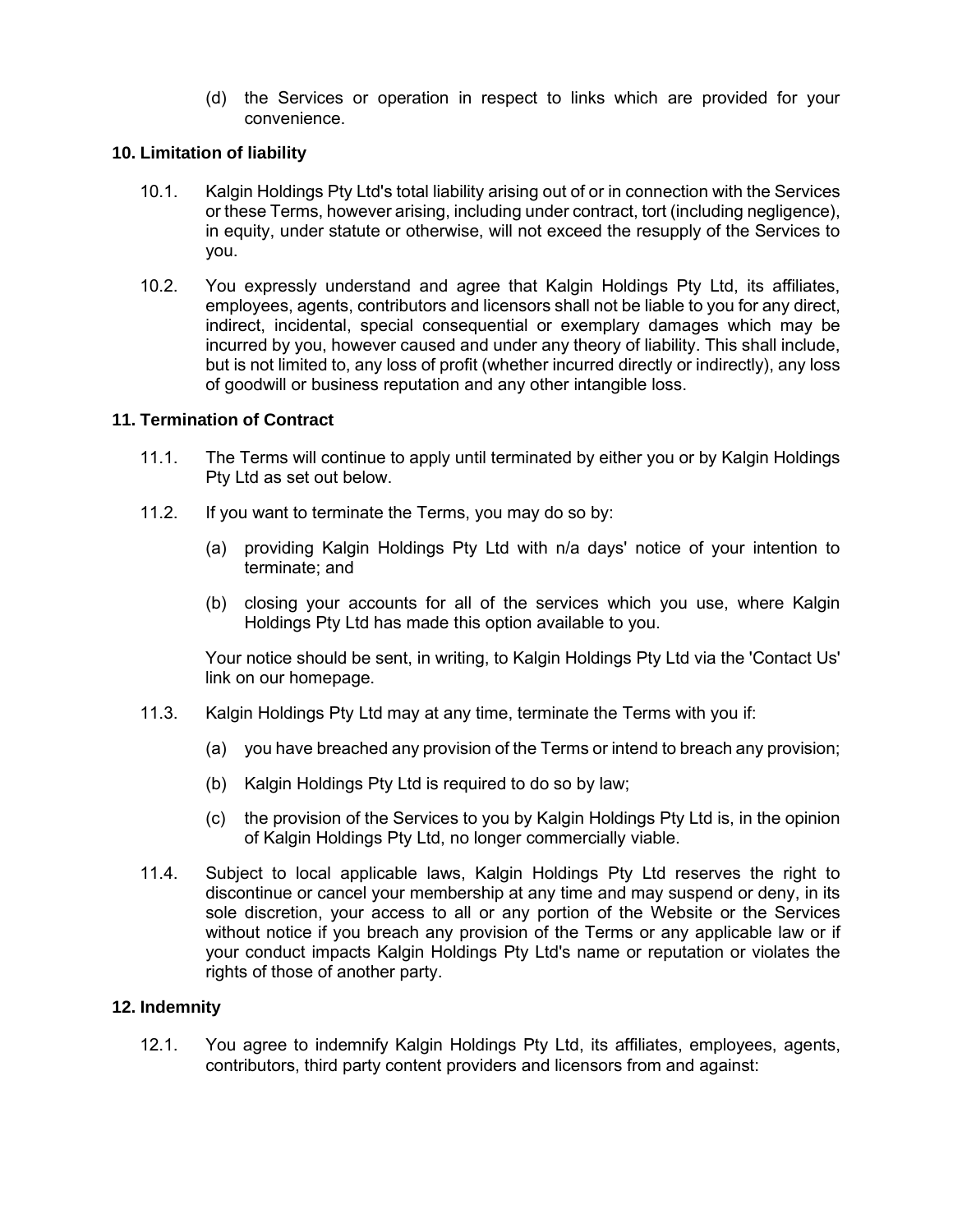- (a) all actions, suits, claims, demands, liabilities, costs, expenses, loss and damage (including legal fees on a full indemnity basis) incurred, suffered or arising out of or in connection with Your Content;
- (b) any direct or indirect consequences of you accessing, using or transacting on the Website or attempts to do so; and/or
- (c) any breach of the Terms.

# **13. Dispute Resolution**

# **13.1. Compulsory:**

If a dispute arises out of or relates to the Terms, either party may not commence any Tribunal or Court proceedings in relation to the dispute, unless the following clauses have been complied with (except where urgent interlocutory relief is sought).

# **13.2. Notice:**

A party to the Terms claiming a dispute ('**Dispute**') has arisen under the Terms, must give written notice to the other party detailing the nature of the dispute, the desired outcome and the action required to settle the Dispute.

# **13.3. Resolution:**

On receipt of that notice ('**Notice**') by that other party, the parties to the Terms ('**Parties**') must:

- 1.1. Within n/a days of the Notice endeavour in good faith to resolve the Dispute expeditiously by negotiation or such other means upon which they may mutually agree;
- 1.2. If for any reason whatsoever, n/a days after the date of the Notice, the Dispute has not been resolved, the Parties must either agree upon selection of a mediator or request that an appropriate mediator be appointed by the President of the n/a or his or her nominee;
- 1.3. The Parties are equally liable for the fees and reasonable expenses of a mediator and the cost of the venue of the mediation and without limiting the foregoing undertake to pay any amounts requested by the mediator as a pre-condition to the mediation commencing. The Parties must each pay their own costs associated with the mediation;
- 1.4. The mediation will be held in n/a, Australia.

# **13.4. Confidential:**

All communications concerning negotiations made by the Parties arising out of and in connection with this dispute resolution clause are confidential and to the extent possible, must be treated as "without prejudice" negotiations for the purpose of applicable laws of evidence.

# **13.5. Termination of Mediation:**

If n/a have elapsed after the start of a mediation of the Dispute and the Dispute has not been resolved, either Party may ask the mediator to terminate the mediation and the mediator must do so.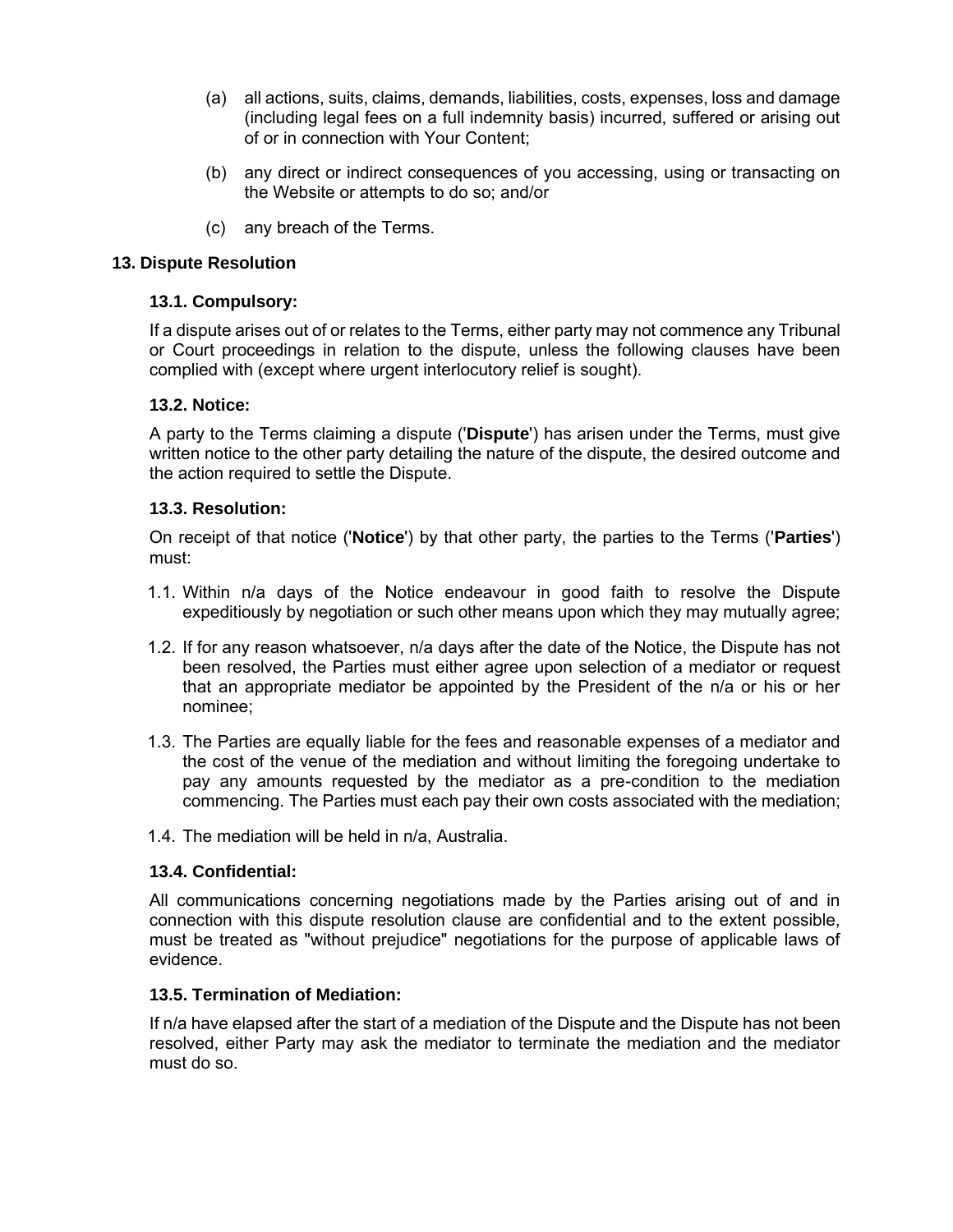## **14. Venue and Jurisdiction**

The Services offered by Kalgin Holdings Pty Ltd is intended to be viewed by residents of Australia. In the event of any dispute arising out of or in relation to the Website, you agree that the exclusive venue for resolving any dispute shall be in the courts of New South Wales, Australia.

### **15. Governing Law**

The Terms are governed by the laws of New South Wales, Australia. Any dispute, controversy, proceeding or claim of whatever nature arising out of or in any way relating to the Terms and the rights created hereby shall be governed, interpreted and construed by, under and pursuant to the laws of New South Wales, Australia, without reference to conflict of law principles, notwithstanding mandatory rules. The validity of this governing law clause is not contested. The Terms shall be binding to the benefit of the parties hereto and their successors and assigns.

#### **16. Independent Legal Advice**

Both parties confirm and declare that the provisions of the Terms are fair and reasonable and both parties having taken the opportunity to obtain independent legal advice and declare the Terms are not against public policy on the grounds of inequality or bargaining power or general grounds of restraint of trade.

#### **17. Severance**

If any part of these Terms is found to be void or unenforceable by a Court of competent jurisdiction, that part shall be severed and the rest of the Terms shall remain in force.